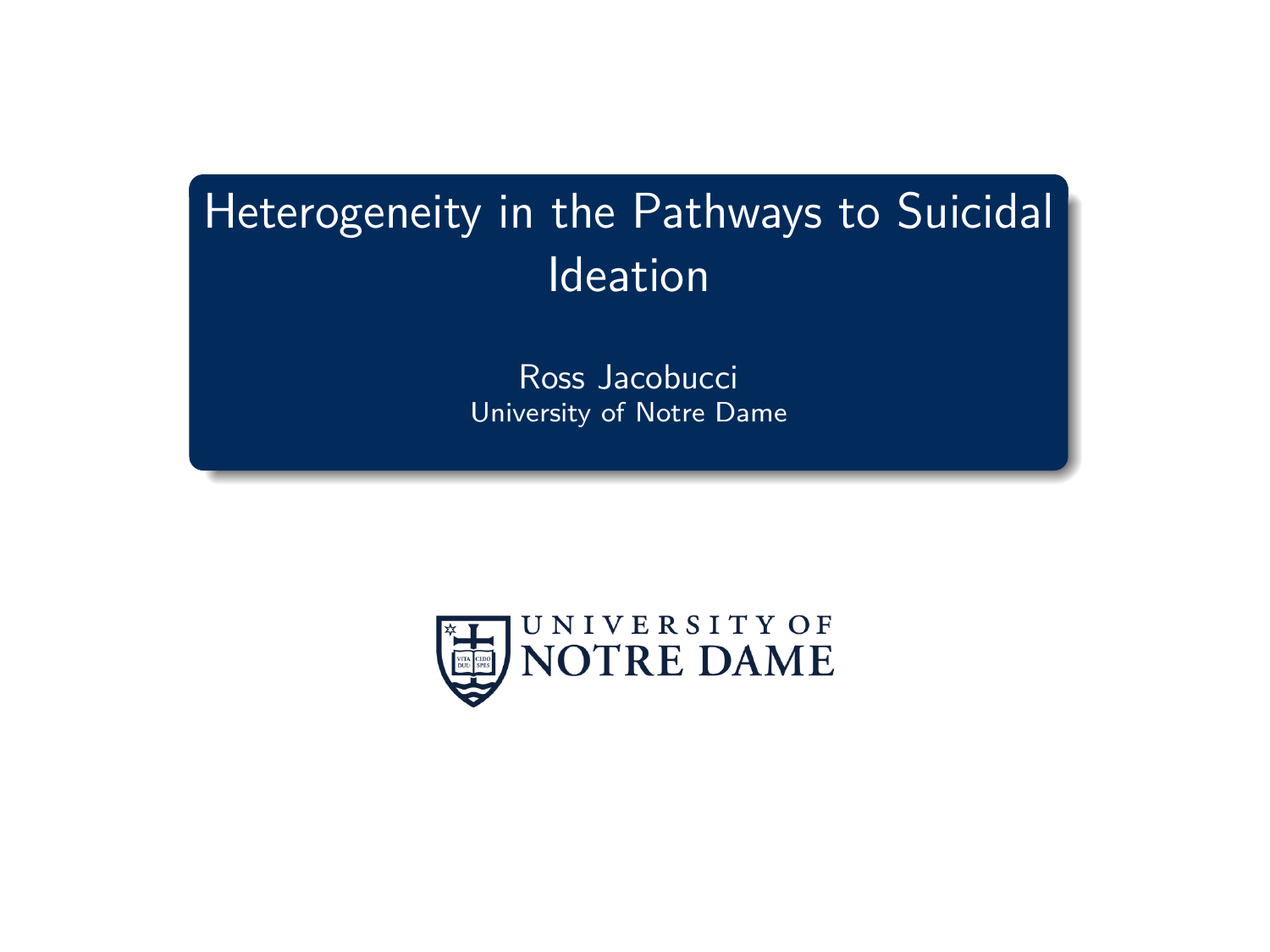<span id="page-1-0"></span>

| Heterogeneity | <b>Statistics</b> | <b>Study</b> | Conclusion |
|---------------|-------------------|--------------|------------|
| 0000          | 000000            | 00000000000  | 00000      |

# [Heterogeneity](#page-1-0)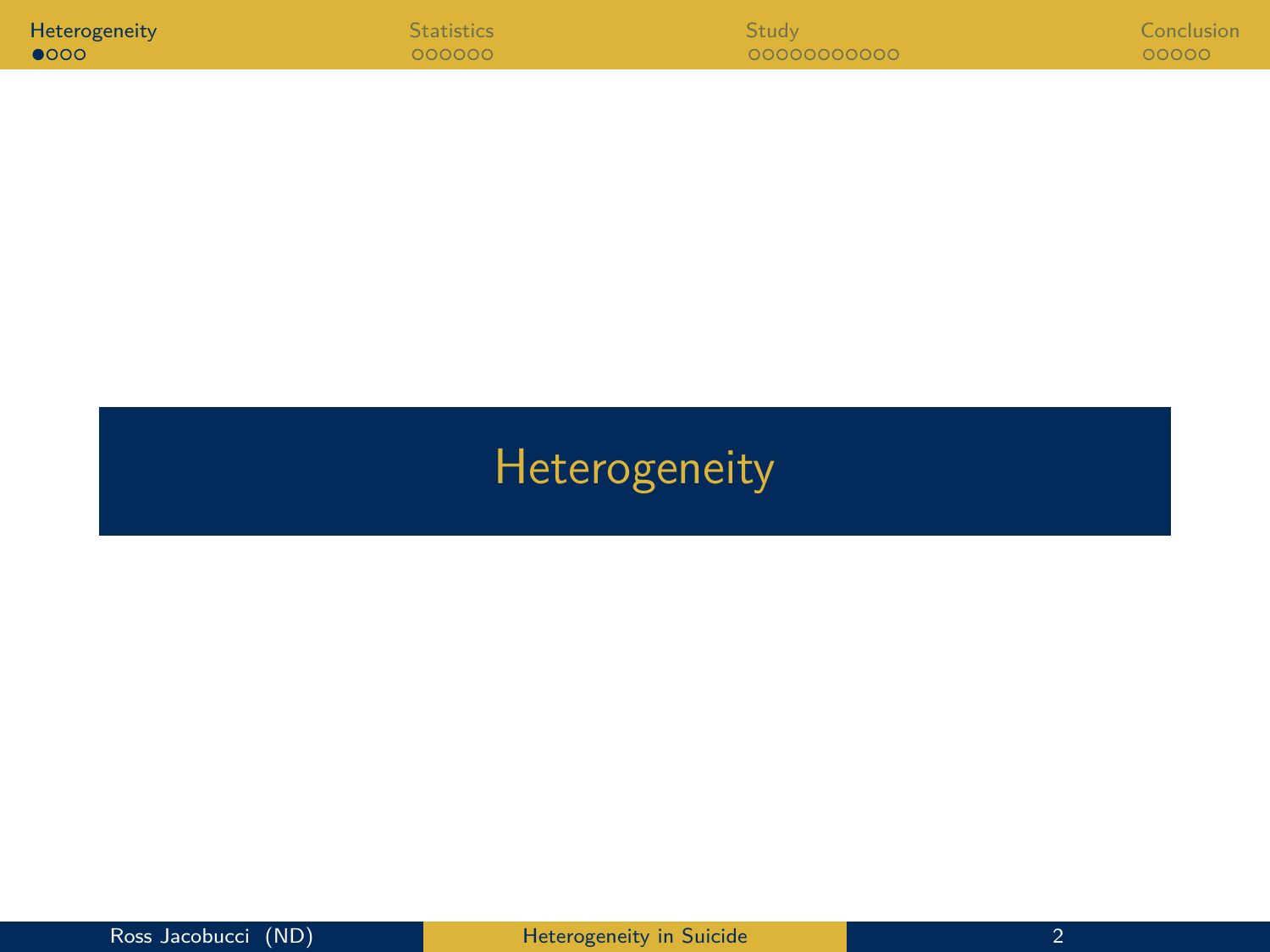Current suicide theory not only have limitations with respect to time, but also for who.

Relatively little research has been done assessing heterogeneity. And the research that has, mainly focused on:

- static group differences w/ respect to prevalence
- Cross-sectional or retrospective assessment

Little to no research has paired dynamics w/ heterogeneity: Heterogeneity in pathways or risk.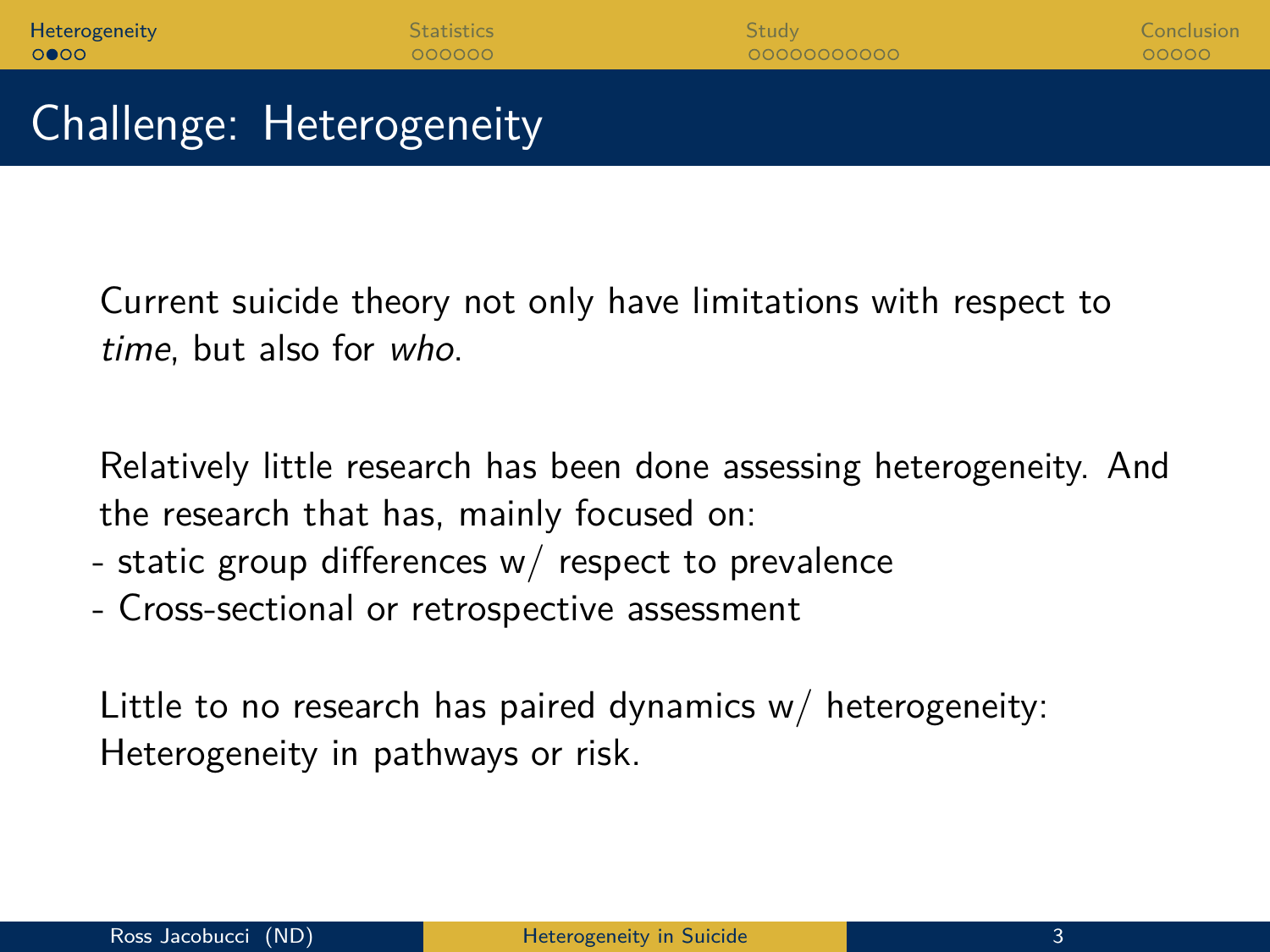Nunes et al. (2020): "We define heterogeneity as the degree to which a system diverges from a state of perfect conformity."

Molenaar (2004) discusses heterogeneity in two realms:

- Idiographic vs. Nomothetic (Ergodicity)
- Psychological process across time (Stationarity)

Most of psychiatry and clinical psychology seems to be concerned with heterogeneity in symptom/diagnostic profiles. If using indexical items (i.e., Kendler 2007), can use combinatorics, if constitutive, then requires more complex factor analysis.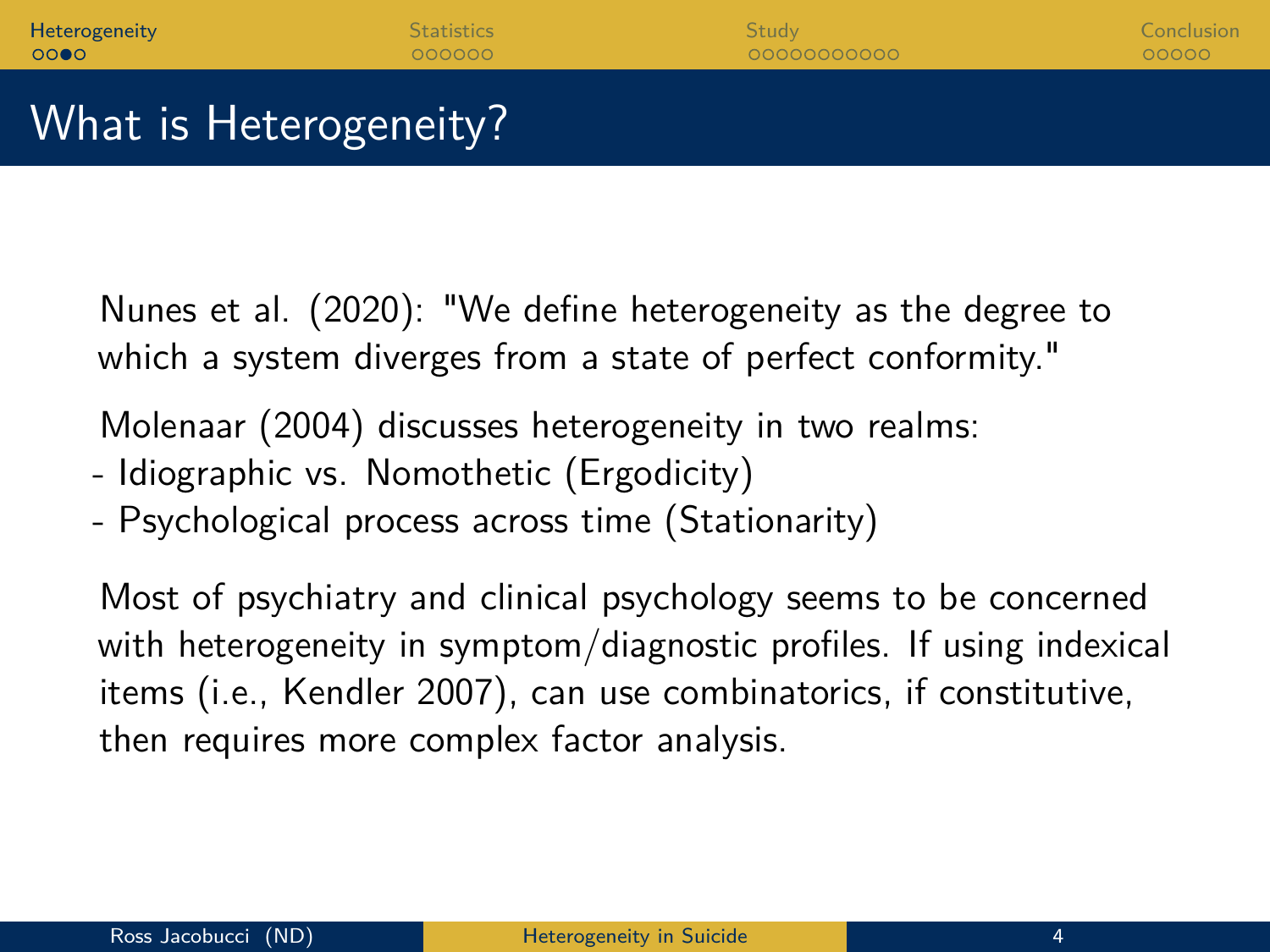### Heterogeneity As Pathways

Baltes and Nesselroade (1979): analyses of causes (determinants) of interindividual differences in intraindividual change.

Multifinality and equifinality refer to diversity in the origins, processes, and outcomes in development (Cicchetti & Rogosch, 1996).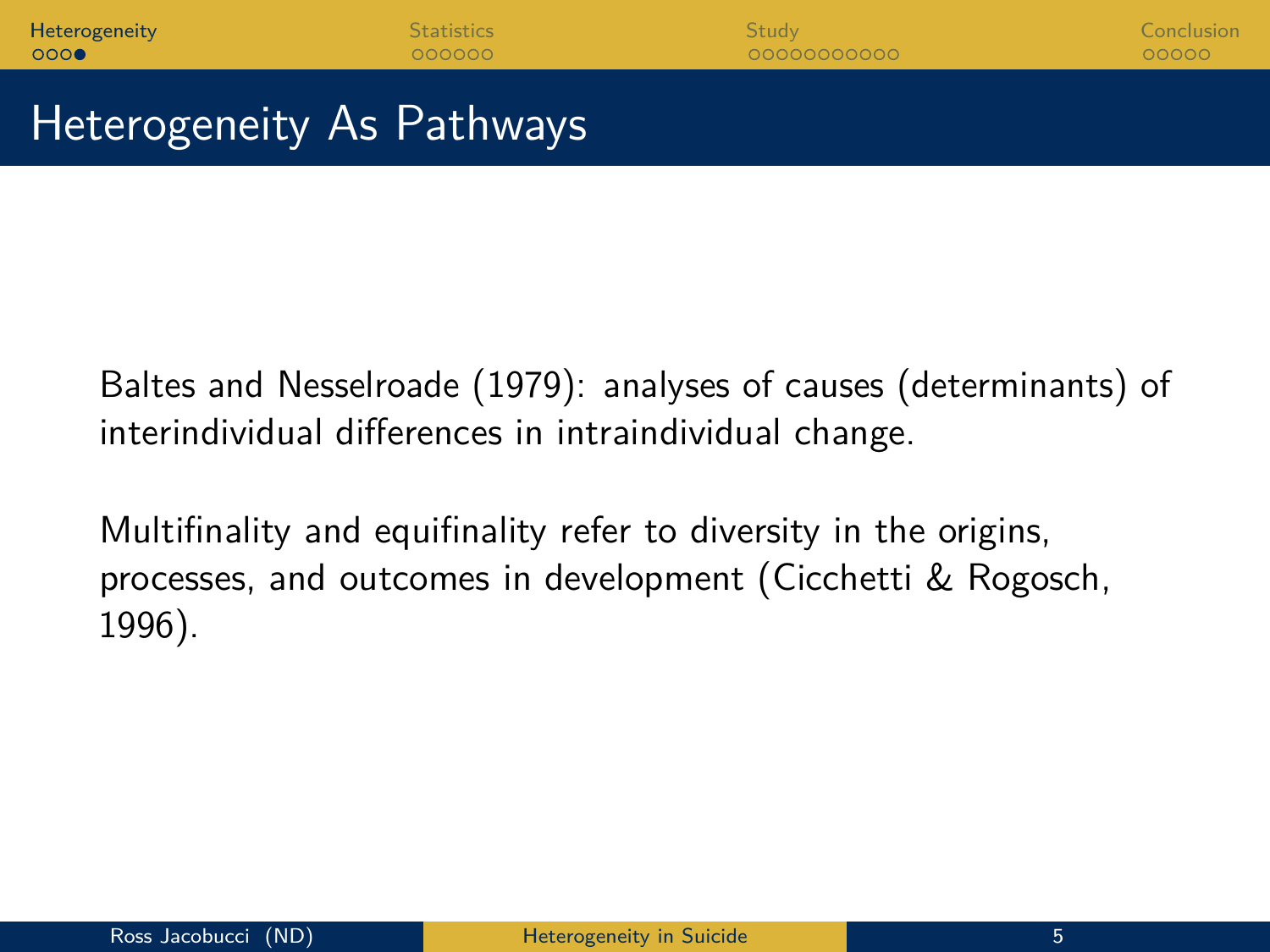<span id="page-5-0"></span>

| Heterogeneity | <b>Statistics</b> | <b>Study</b> | Conclusion |
|---------------|-------------------|--------------|------------|
| 0000          | 000000            | 00000000000  | 00000      |

## **[Statistics](#page-5-0)**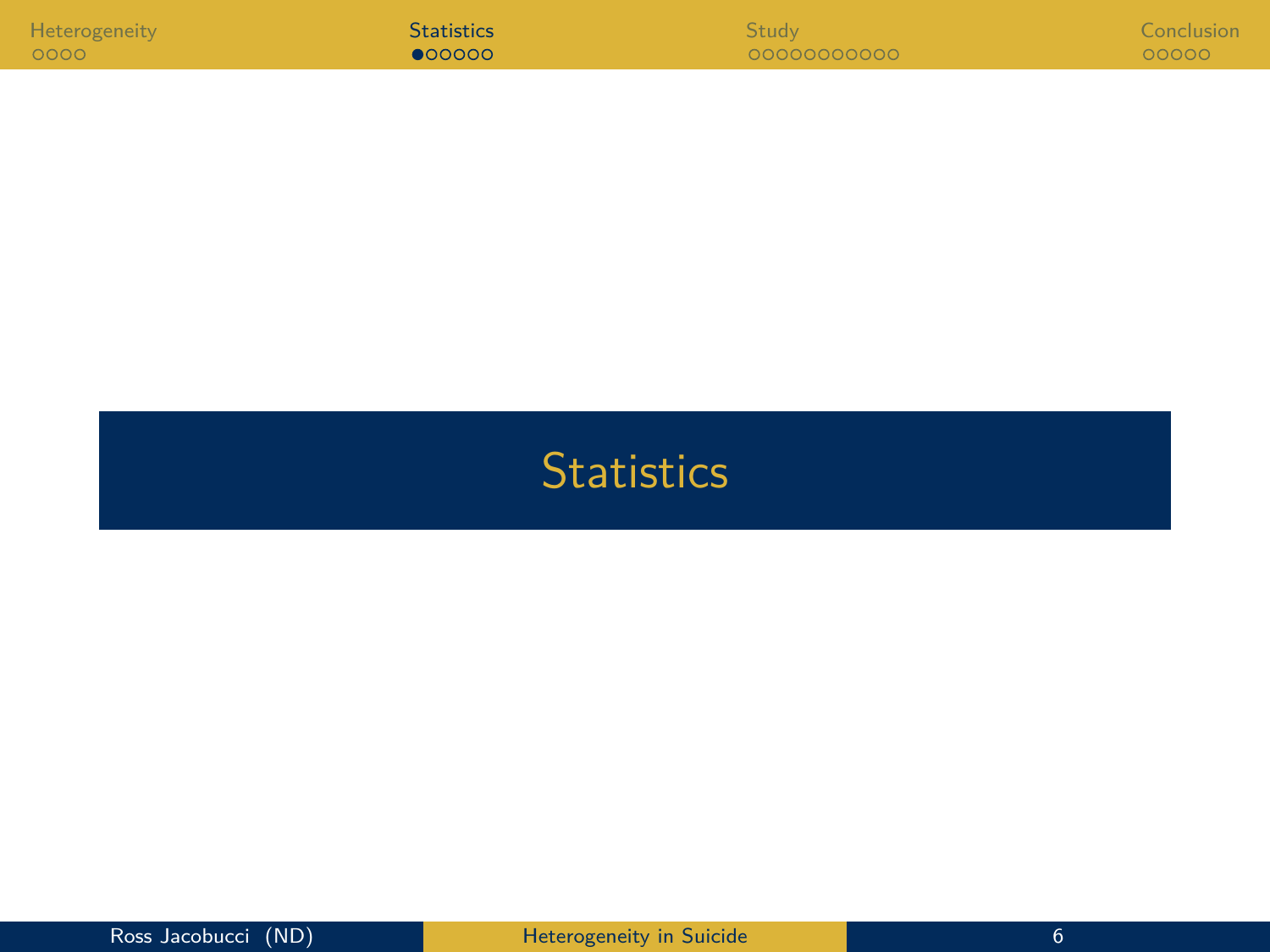| Heterogeneity | <b>Statistics</b> | <b>Study</b> | Conclusion |
|---------------|-------------------|--------------|------------|
| 0000          | 000000            | 00000000000  | 100000     |

## Nomothetic-Idiographic Continuum



Among these approaches, they can roughly be broken down into two groups:

- Latent
- Observed Variable Constrained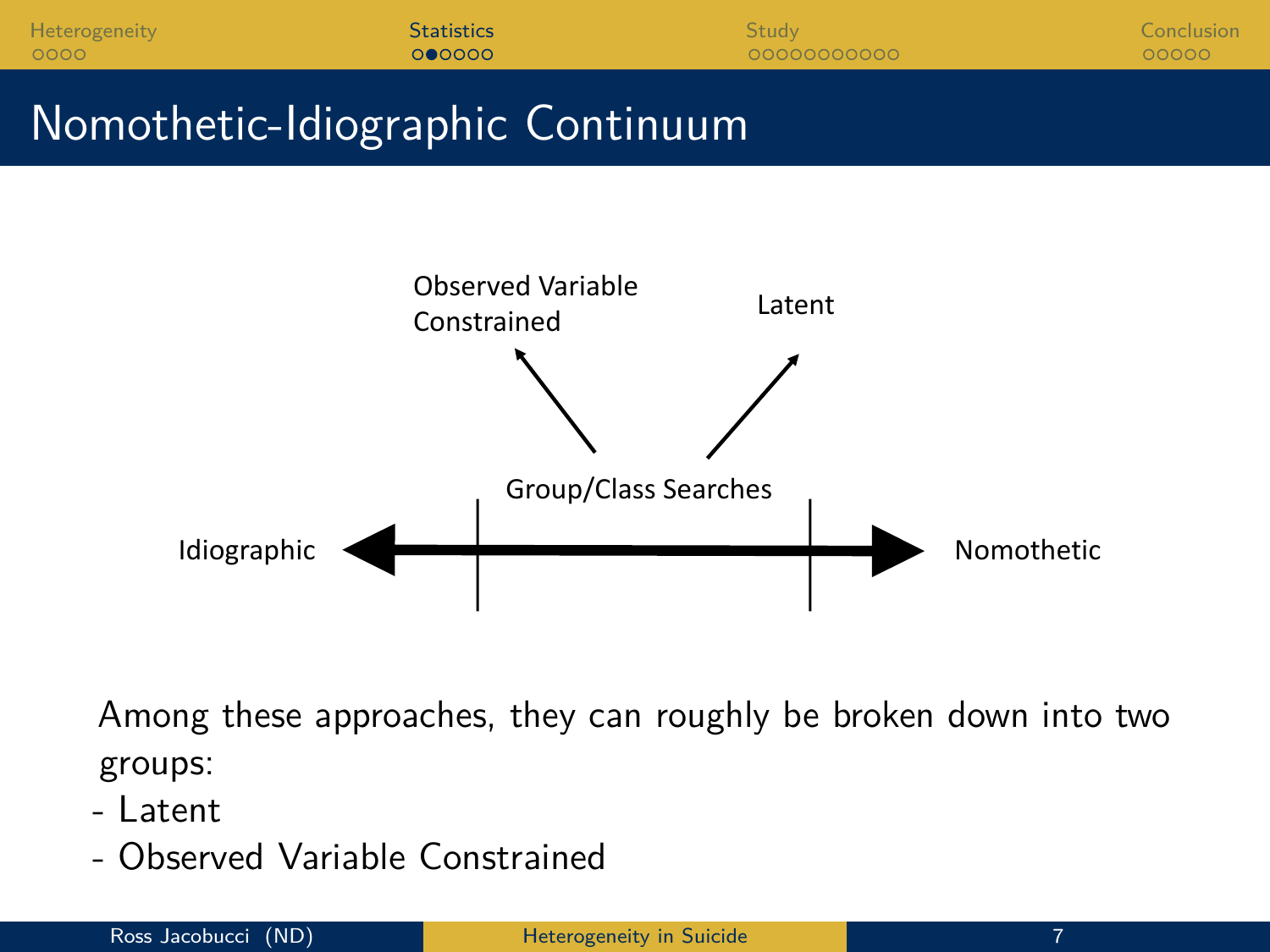| Heterogeneity          | <b>Statistics</b> | Study       | Conclusion |
|------------------------|-------------------|-------------|------------|
| 0000                   | 000000            | 00000000000 | 00000      |
| Latent Versus Observed |                   |             |            |

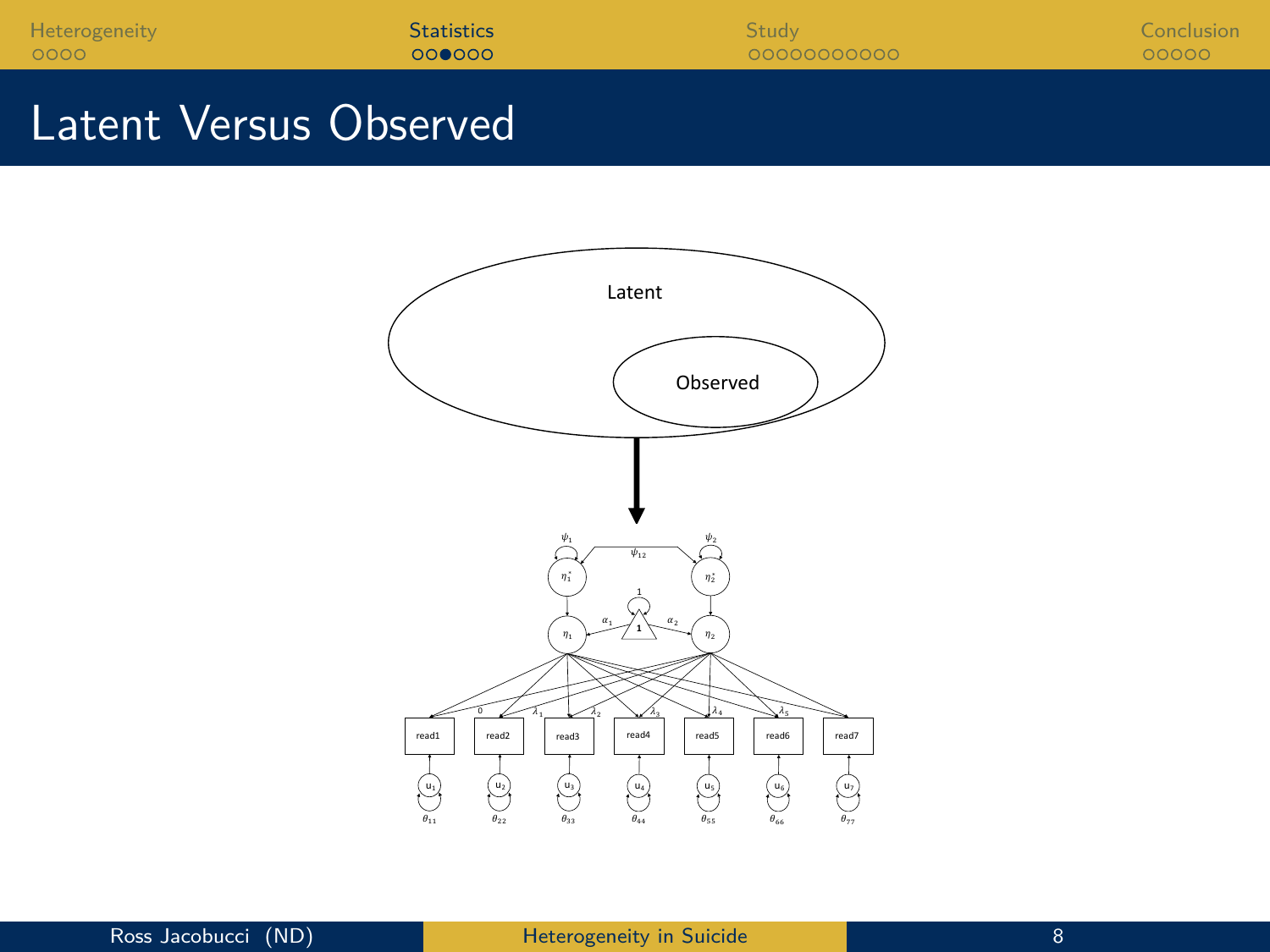| Heterogeneity | <b>Statistics</b> | Study       | Conclusion |
|---------------|-------------------|-------------|------------|
| 0000          | 000000            | 00000000000 | 00000      |
| <b>Latent</b> |                   |             |            |

Latent approaches to identifying groups/classes include a large number of methods:

- Mixture Models
- Clustering
- Latent Dirichlet Allocation
- GIMME

The defining feature is that the latent variables are categorical, and observed variables do not place constraints on the categories.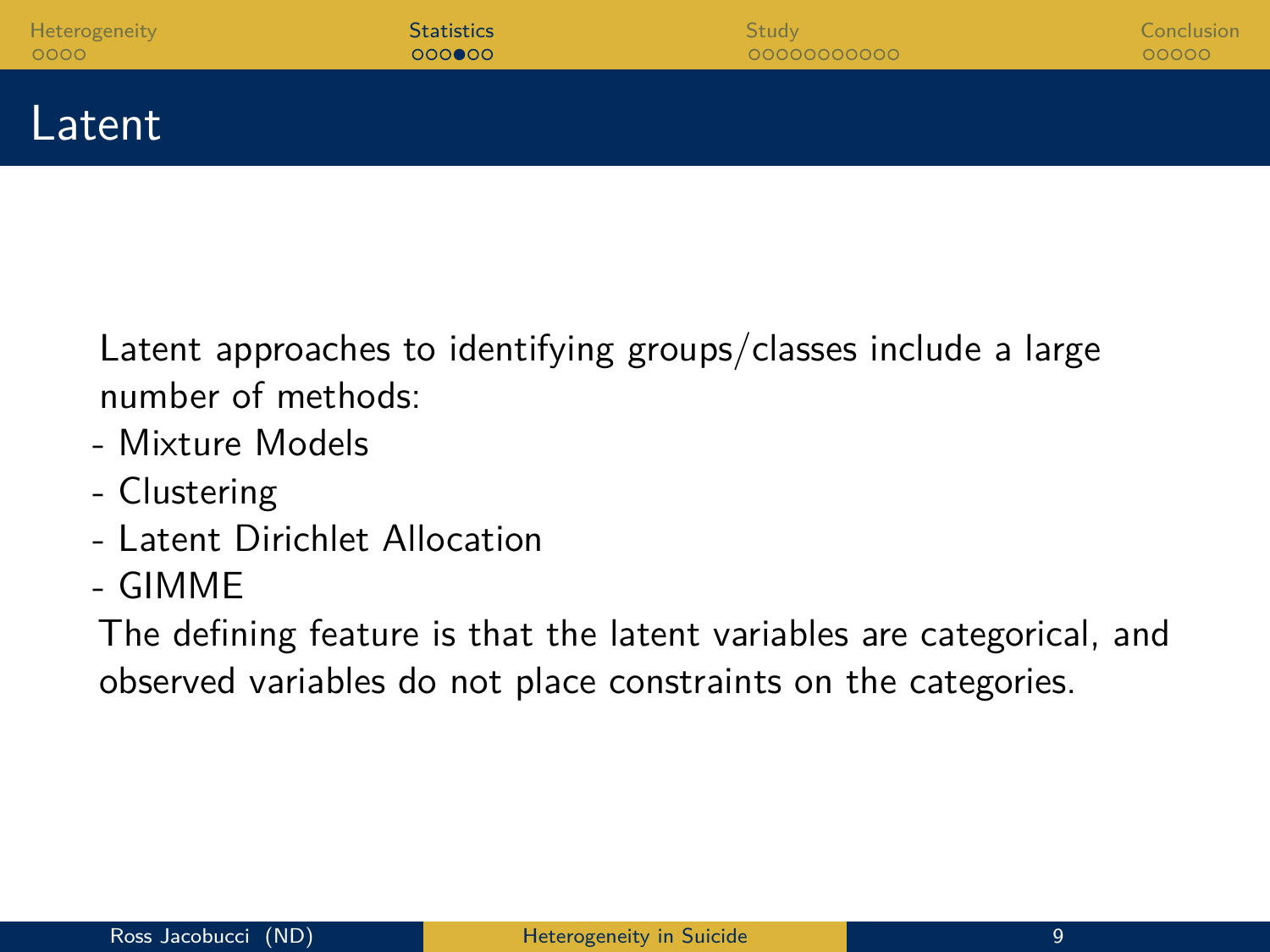| Heterogeneity<br><b>Statistics</b> | Study:      | Conclusion |
|------------------------------------|-------------|------------|
| 0000<br>000000                     | 00000000000 | 00000      |

### Observed Variable Constrained

This encompasses the general tree-based methods, such as:

- SEM Trees
- Model Based Partitioning
- and many other derivatives.

A number of different options in R:

- semtree
- longRPart
- longRPart2
- glmertree
- REEMtree
- MplusTrees

These approaches will always fit worse than latent approaches, but with increasing numbers of covariates, particularly continuous, the discrepancy in fit will be minimized.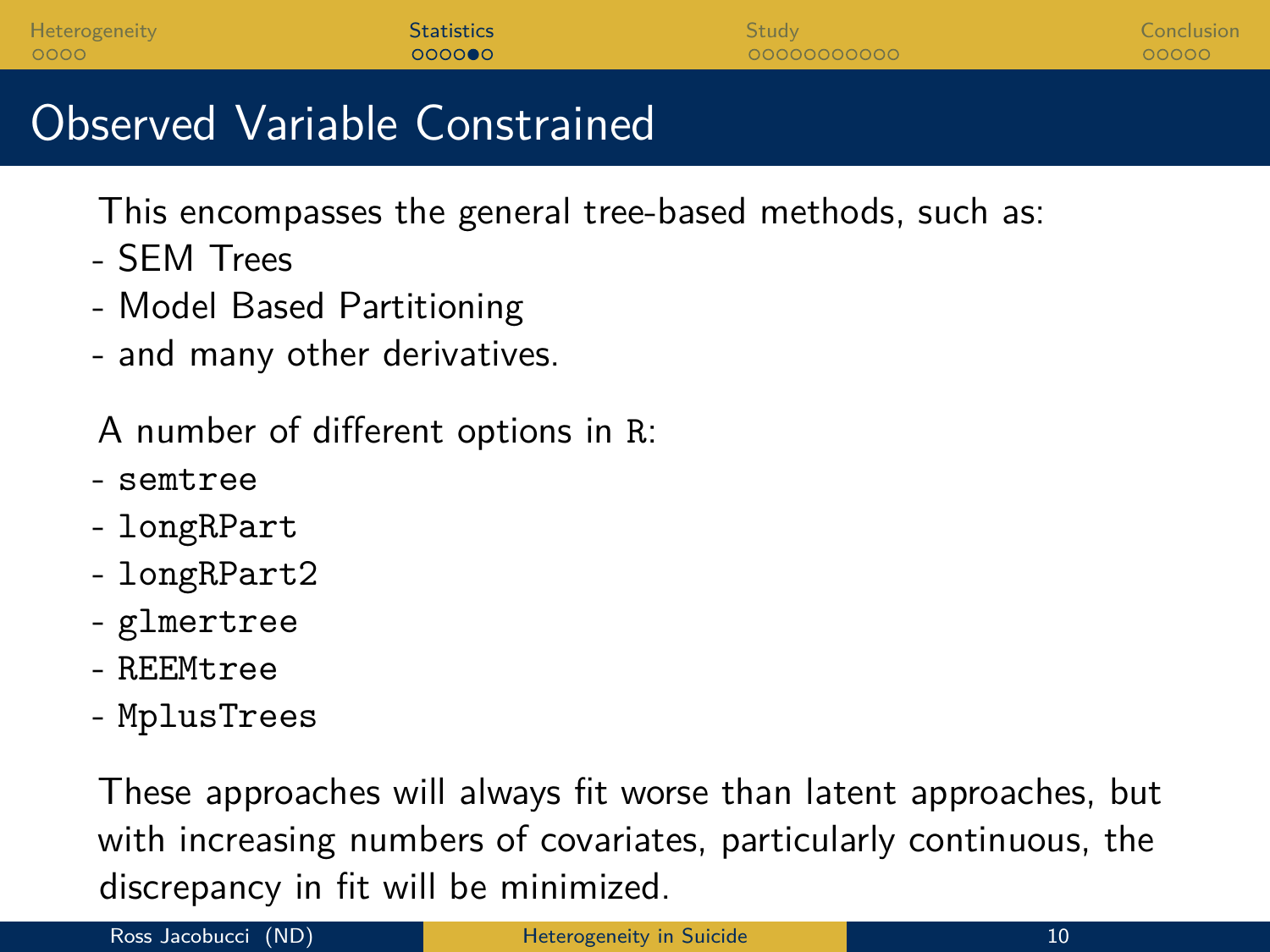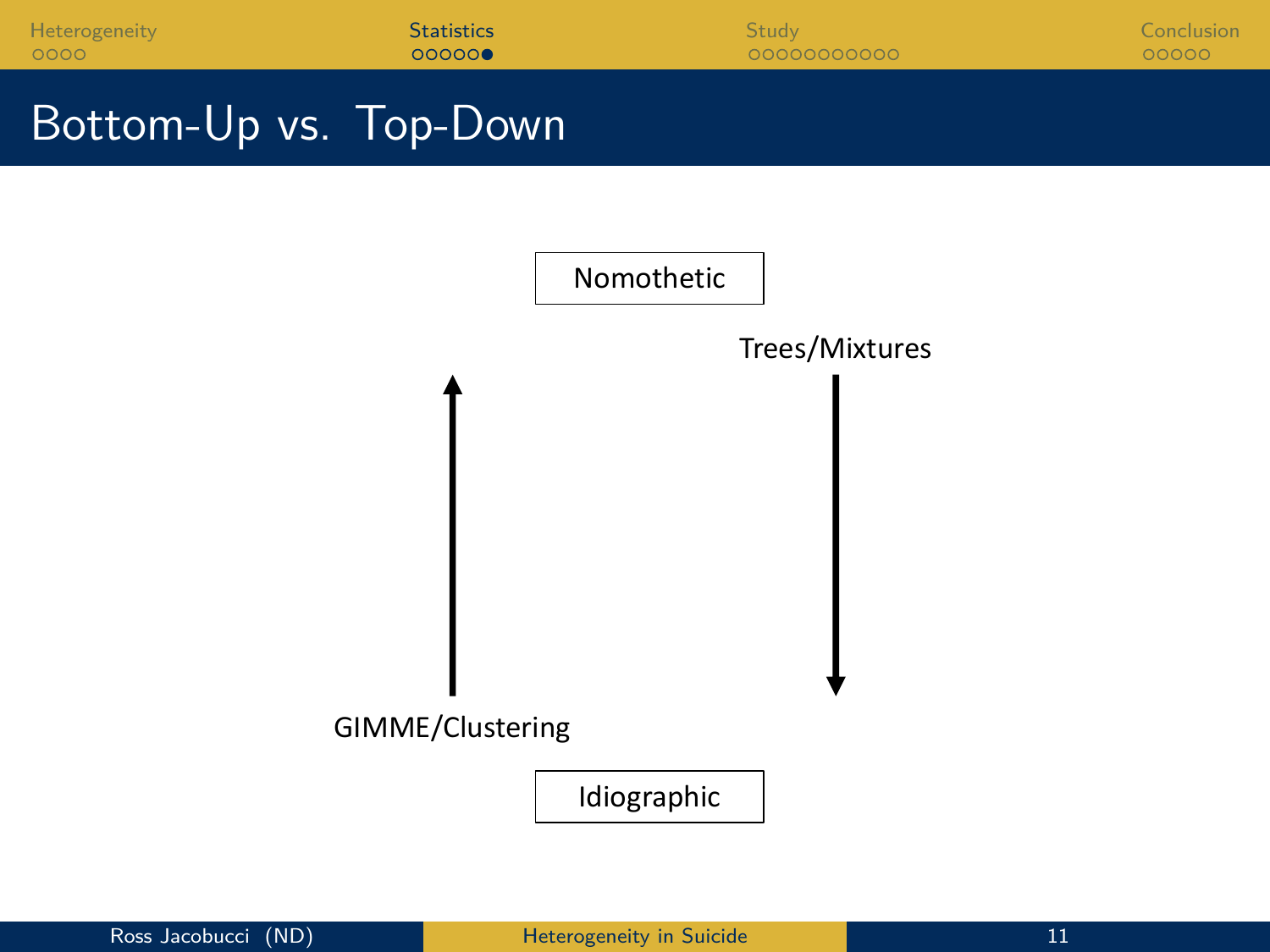<span id="page-11-0"></span>

| Heterogeneity | <b>Statistics</b> | Study       | Conclusion |
|---------------|-------------------|-------------|------------|
| 0000          | 000000            | 00000000000 | 00000      |

[Study](#page-11-0)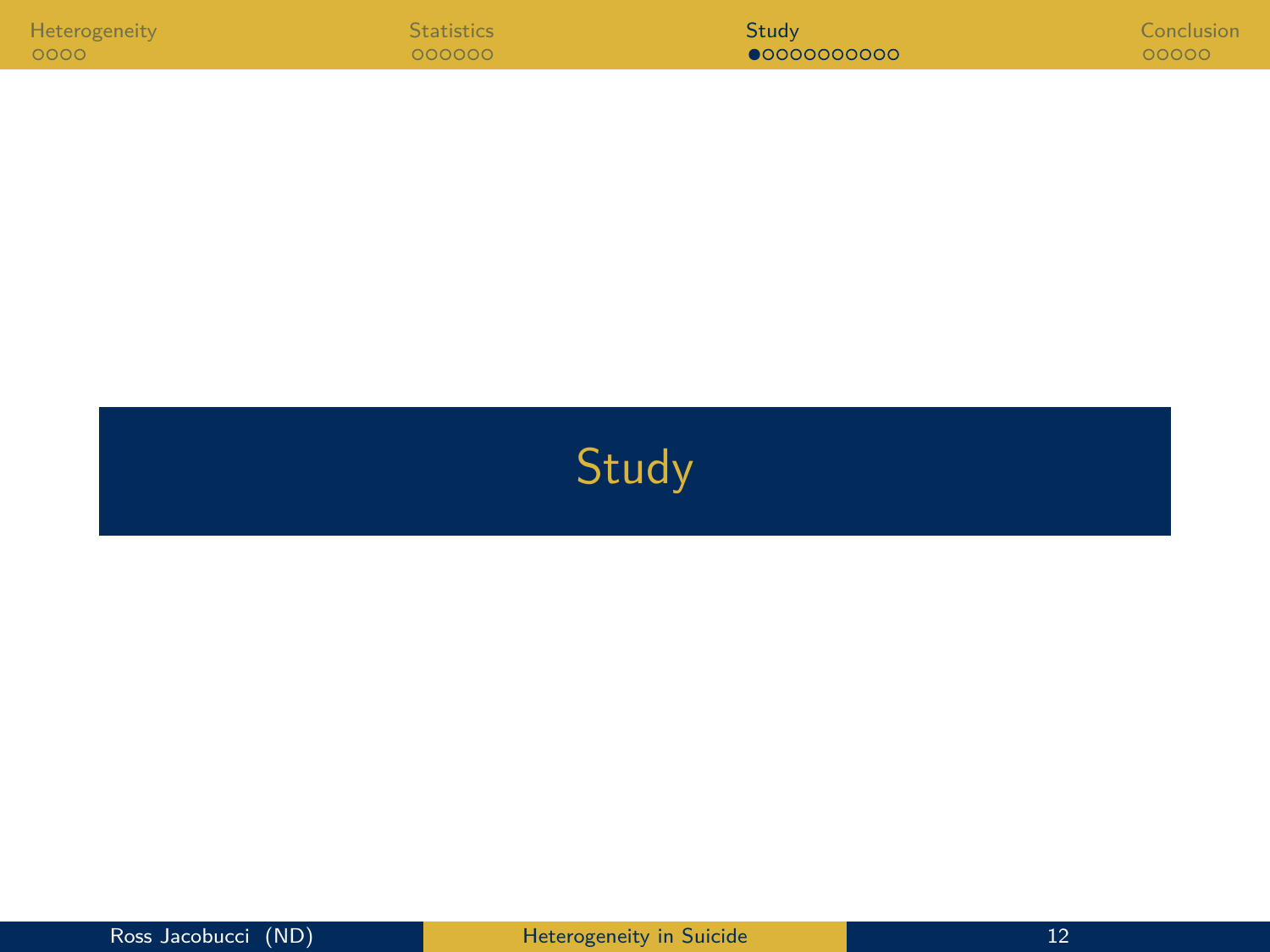

A sample of 40 participants were recruited from online forums surrounding the topics of mental health and suicidality (i.e., Reddit Forums; Facebook Groups). All participants were required to be 18 years or older, have a past-year history of suicidal thoughts or behaviors.

The final sample, after requiring each person to have at least twenty responses, included data from 35 participants. Further, for the analyses, we excluded any responses that were more than 12 hours apart, resulting in a total of 2,030 unique responses. During the study period 27 unique participants reported suicidal thinking  $(>1)$ , and non-zero suicidal thinking was reported on  $30.6\%$  (n = 520) of prompts.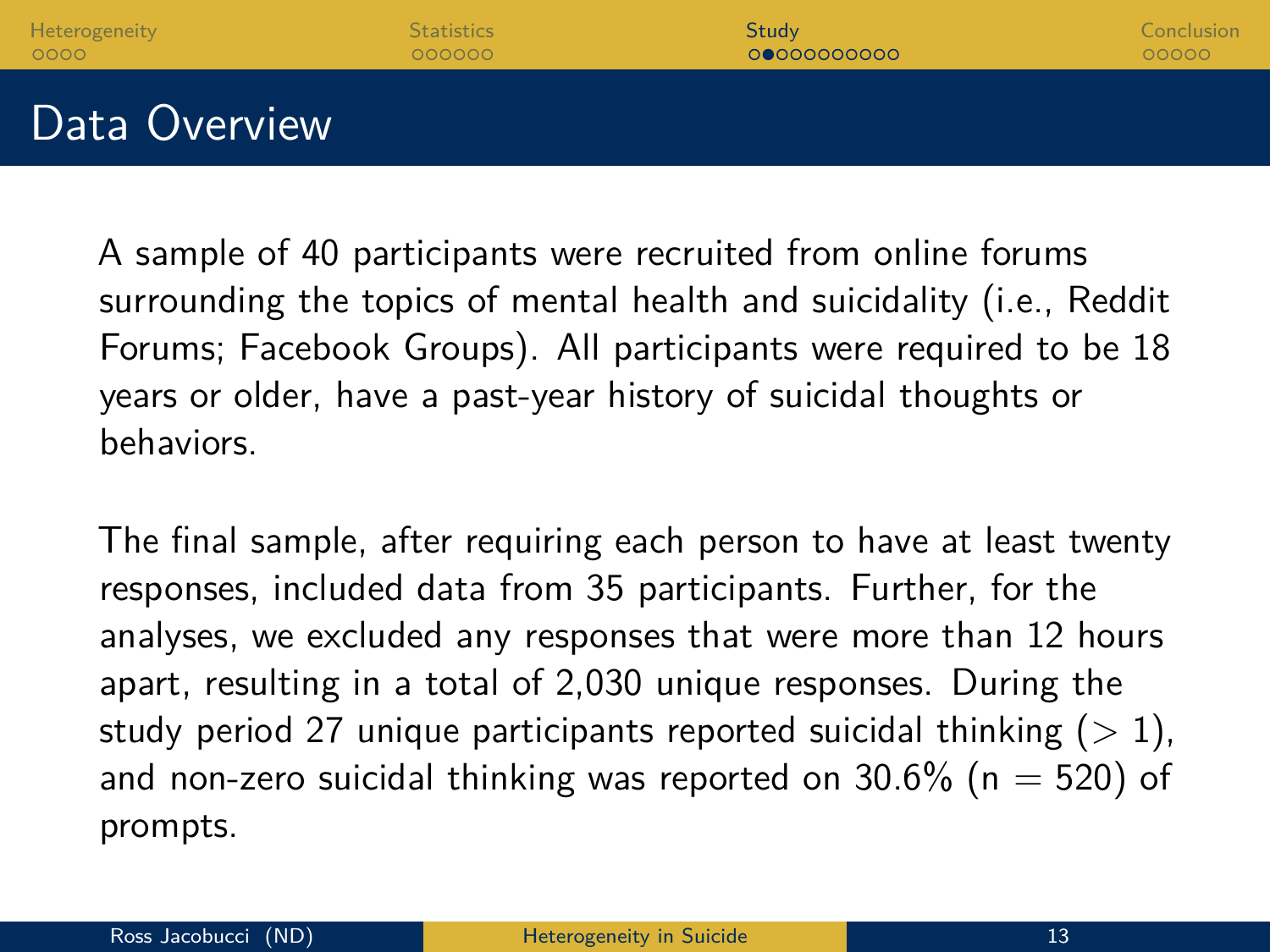| Heterogeneity | <b>Statistics</b> | Study       | Conclusion |
|---------------|-------------------|-------------|------------|
| 0000          | 000000            | 00000000000 | 00000      |
| Goals         |                   |             |            |

Goal: Identify heterogeneity in the lagged effects in predicting Active SI

This involves integrating two types of data:

- EMA (4x per day)
- Baseline data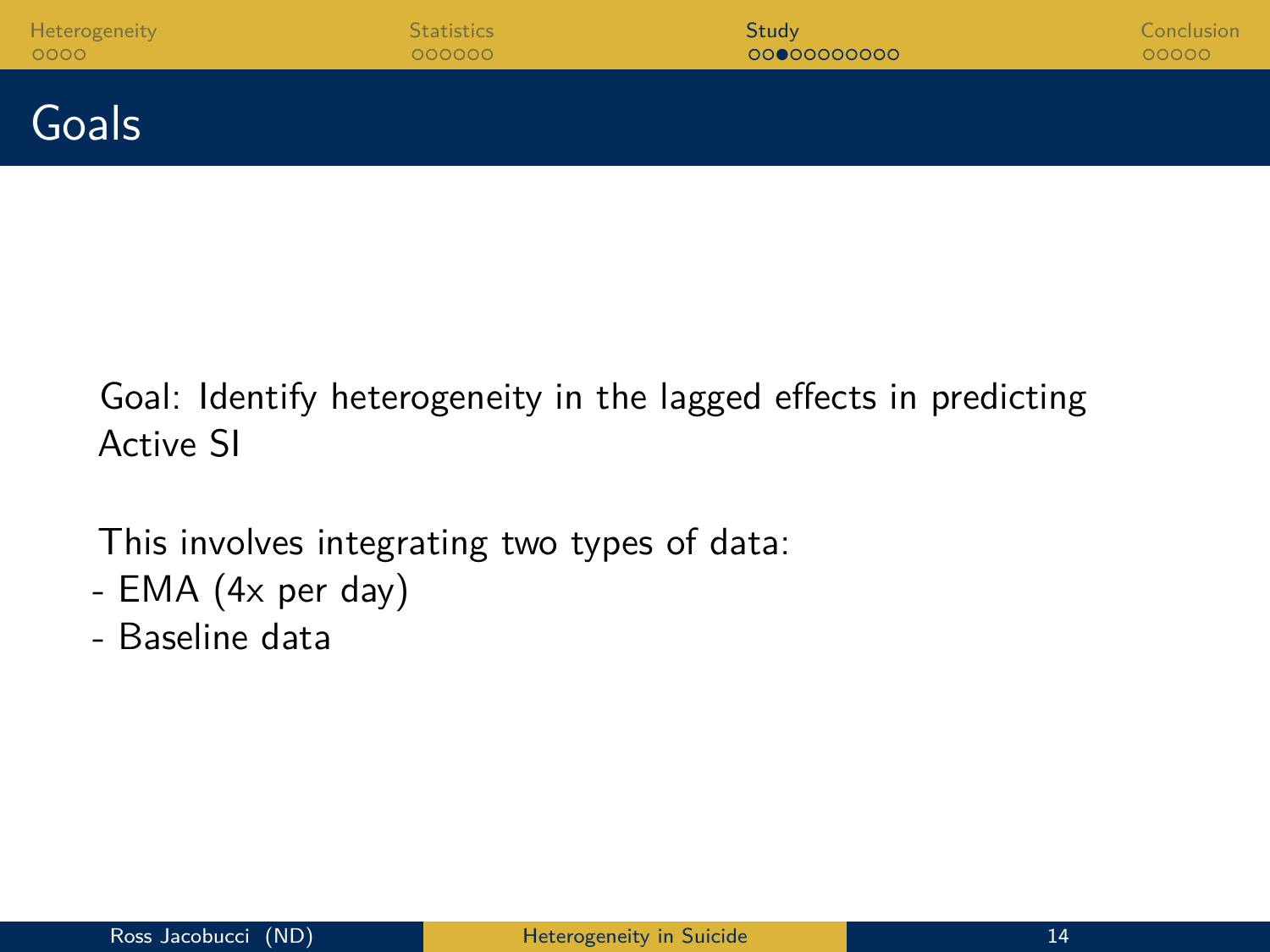## EMA Data

Variables:

- Active SI Sum of two Likert items used in prior research
- Negative Affect Sum from PANAS-X
- Positive Affect Sum from PANAS-X
- Belongingness Sum of Loneliness Q and Thwarted Belongingness
- Burdensomeness Sum of Perceived Burdensomeness and Feelings of Uselessness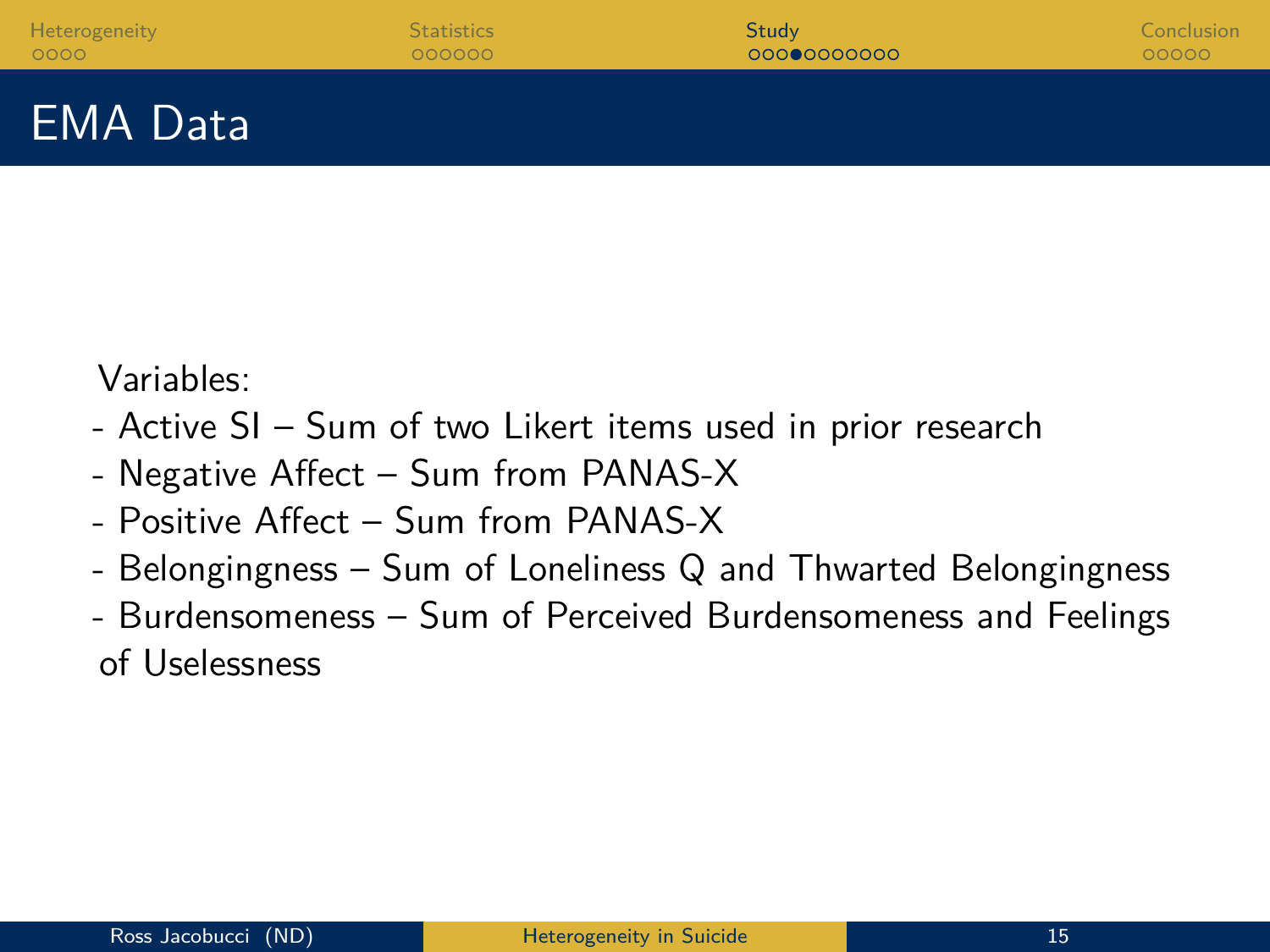| Heterogeneity<br>0000    | <b>Statistics</b><br>000000       | Study<br>00000000000 | Conclusion<br>00000 |
|--------------------------|-----------------------------------|----------------------|---------------------|
| <b>Baseline Data</b>     |                                   |                      |                     |
| The following questions: | - Current Mental Health Treatment |                      |                     |

- Been Hospitalized for Mental Health
- Gender 6 Male, 18 Female, 4 Other

ł,

- Race
- Ethnicity
- PHQ Total

|                                     | Race |
|-------------------------------------|------|
|                                     |      |
| American Indian or Alaskan Native   |      |
| Asian                               | 4    |
| <b>Black or African American</b>    | 2    |
| Native Hawaiian or Pacific Islander | 0    |
| A/hite                              | 19   |
| More than 1 race                    | 1    |
| Other                               | 1    |
| Prefer not to answer                |      |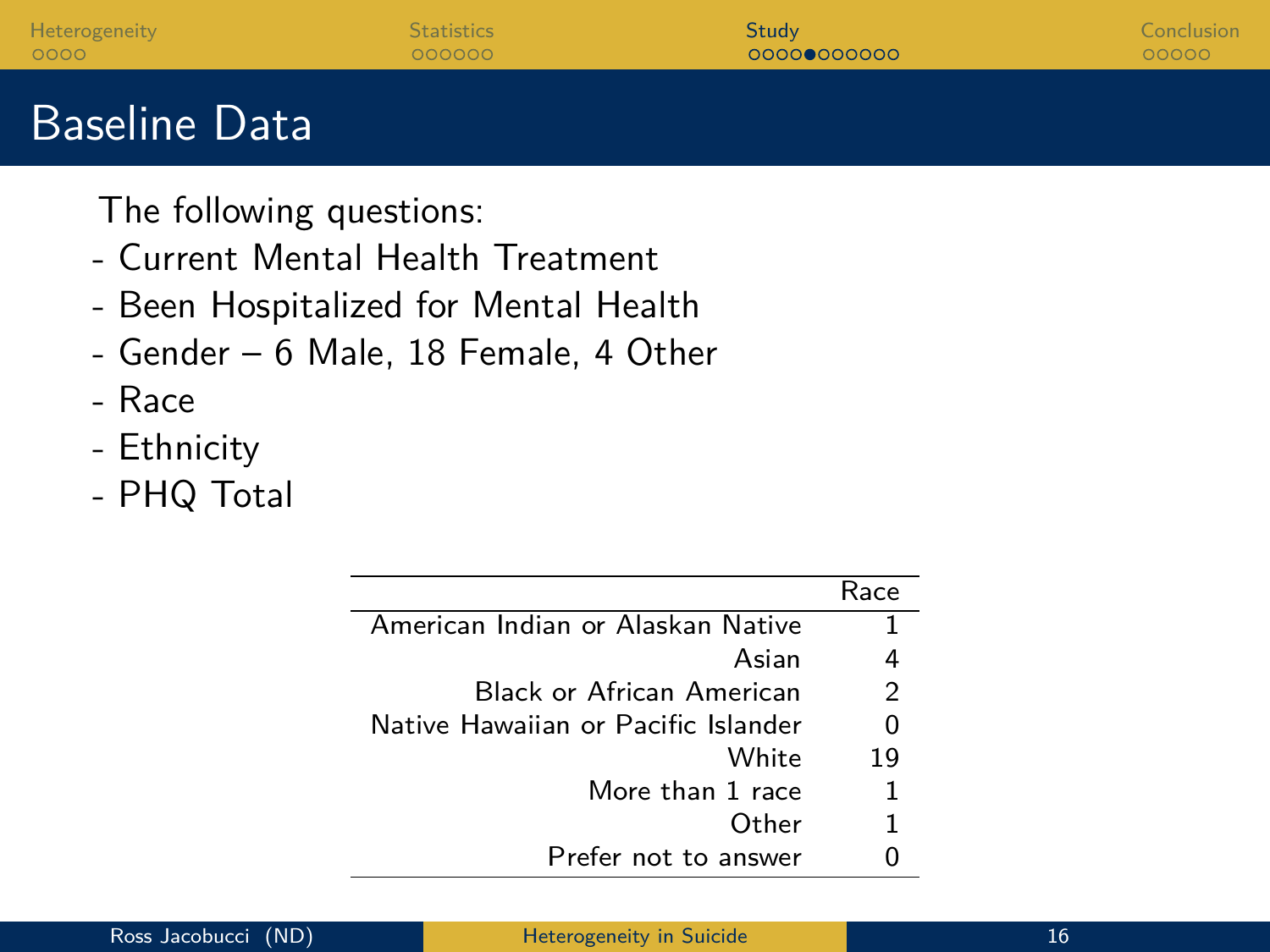The notable difference between longRPart2 and glmertree is that glmertree estimates a single set of random effects parameters (i.e.,  $\Phi$  and  $\sigma^2_e)$  for all nodes and longRPart2 estimates the full mixed-effects model within each node.

Used the glmertree package.

Following Settings:

- Maximum Depth  $= 2$
- $-$  Minimum Node Size  $= 120$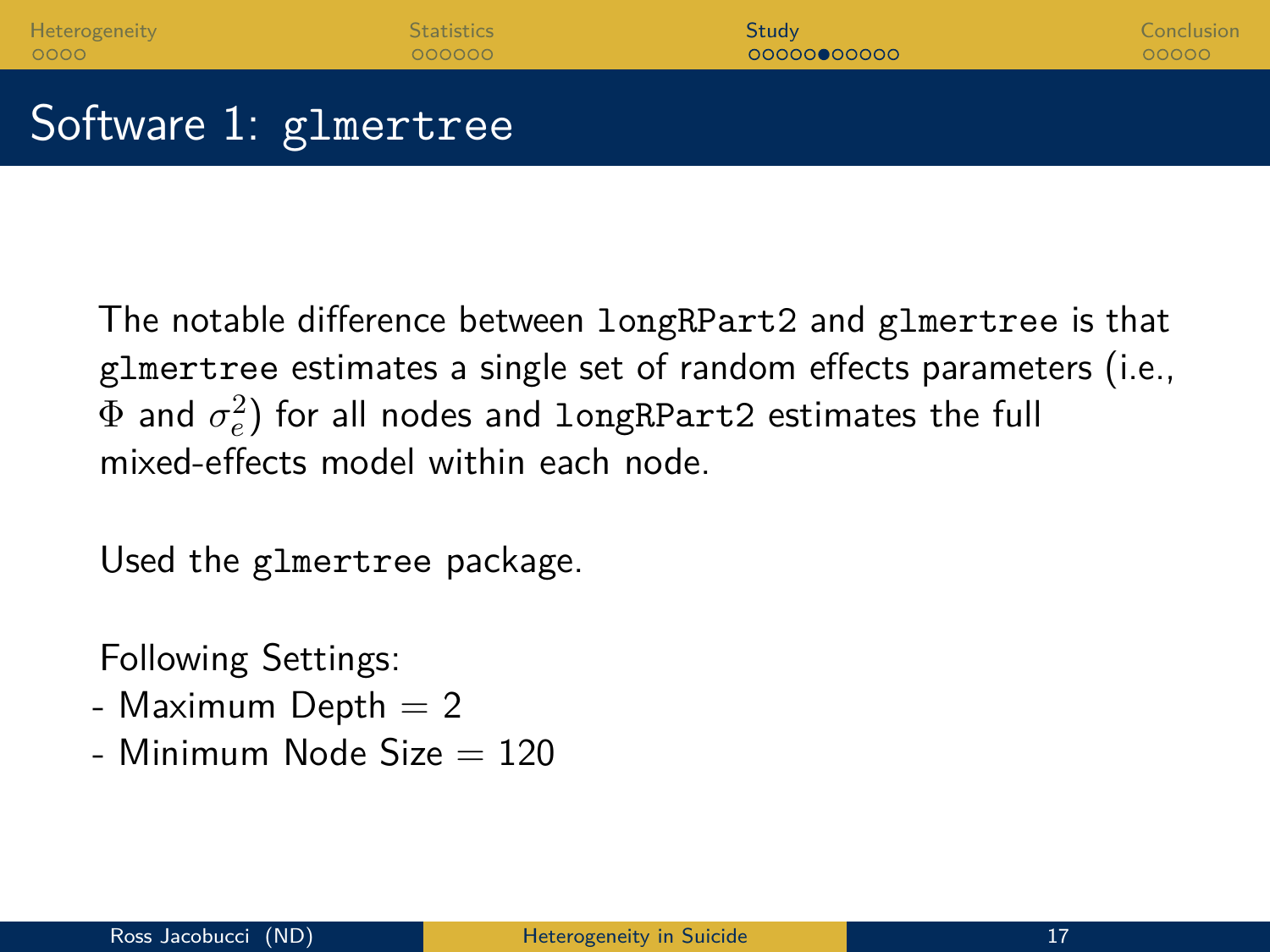longRPart2 pairs nlme with rpart, examining the percentage change in the deviance. By default is accepts a split if more than a 1% improvement in root node deviance. Up to the user to determine this criterion.

10 parameters in the base model, so chi-square criterion is 18.3.

Following Settings:

- Maximum Depth  $= 2$
- $-$  Minimum Node Size  $= 120$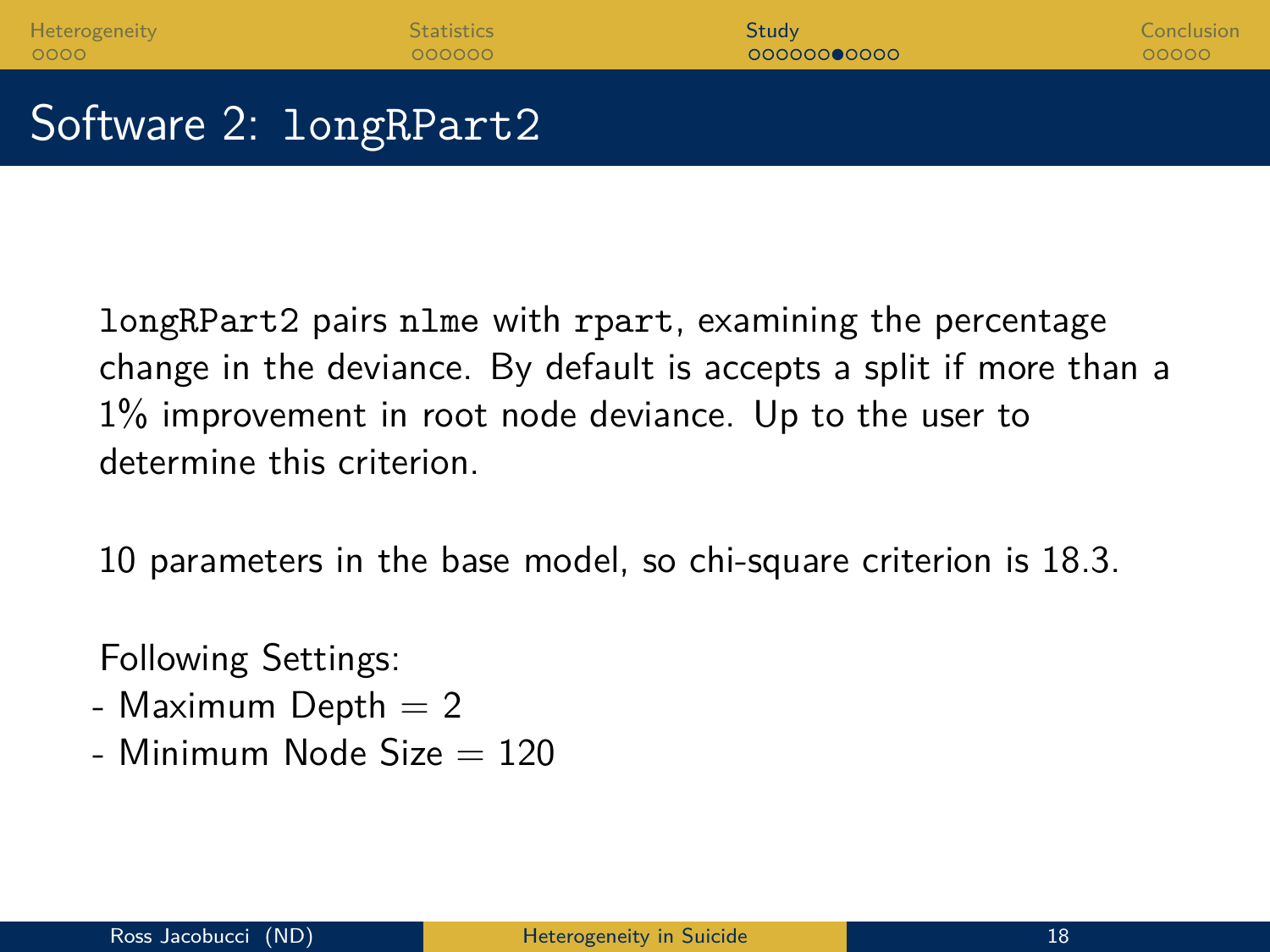| Heterogeneity | Statistics | Study       | Conclusion |
|---------------|------------|-------------|------------|
| 0000          | 000000     | 00000000000 | 00000      |
|               |            |             |            |

### glmertree Results 1



Node 2: American Indian, Black, Asian Node 3: White, Multiple, Other

#### Ross Jacobucci (ND) **[Heterogeneity in Suicide](#page-0-0)** 19 November 19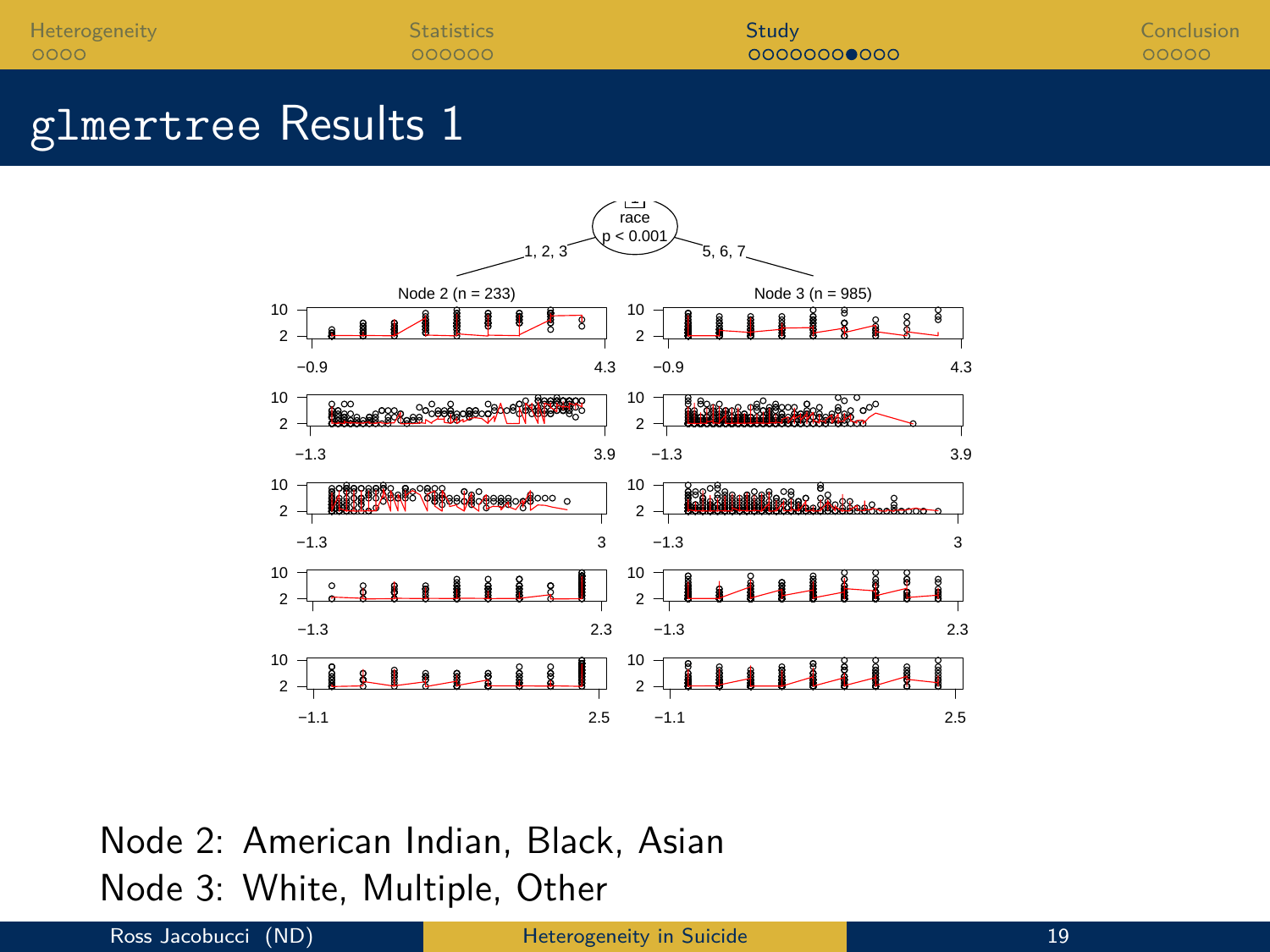[Heterogeneity](#page-1-0) [Statistics](#page-5-0) Statistics Statistics [Study](#page-11-0) Study Study Study Study [Conclusion](#page-22-0)

### glmertree Results 2

**Fixed effects from tree**

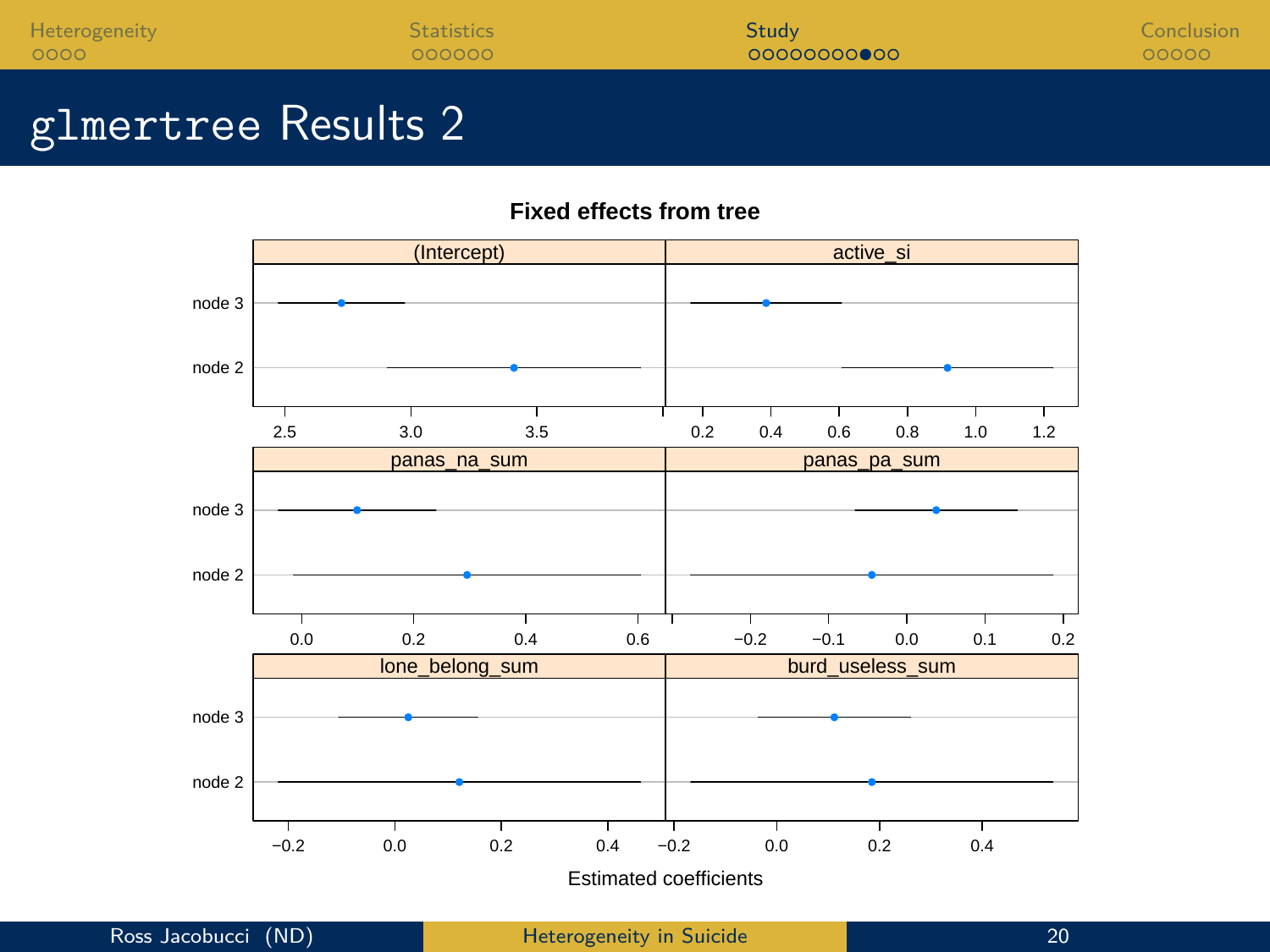| Heterogeneity | <b>Statistics</b> | <b>Study</b> | Conclusion <sup>1</sup> |
|---------------|-------------------|--------------|-------------------------|
| 0000          | 000000            | 00000000000  | 00000                   |
|               |                   |              |                         |

### longRPart2 Results

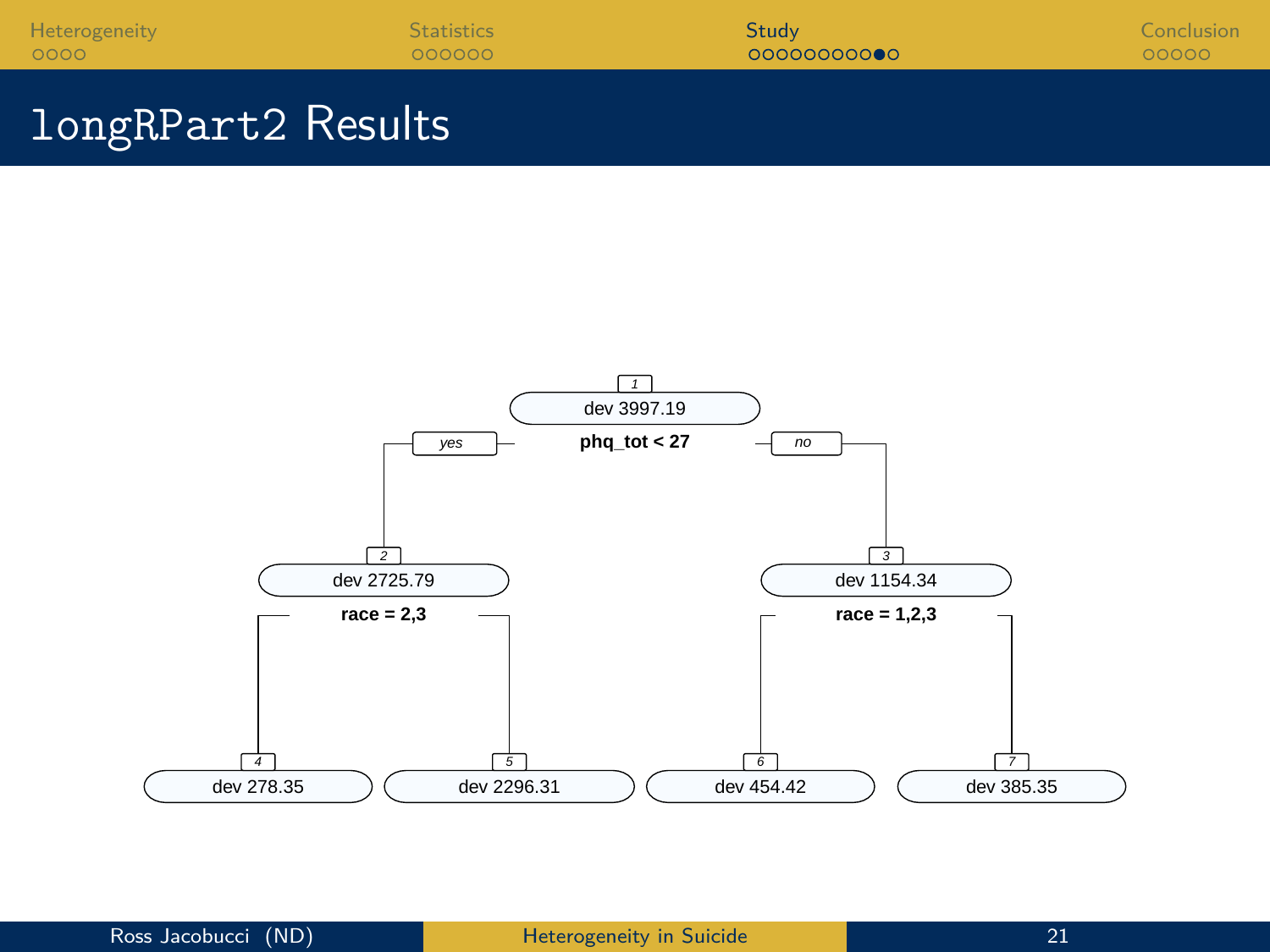### longRPart2 Parameter Estimates

| $>$ summary( $lrp.out$ )<br><i><b>\$importance</b></i><br>gender<br>pha_tot<br>race<br>2535.4606 2057.1264<br>158.8672 |             |              |                |               |               |                         |       |  |  |
|------------------------------------------------------------------------------------------------------------------------|-------------|--------------|----------------|---------------|---------------|-------------------------|-------|--|--|
| <i><b>Sparameters</b></i>                                                                                              |             |              |                |               |               |                         |       |  |  |
| node                                                                                                                   | <b>b</b> Øi | auto         | na_b           | pa b          | belona_b      | burd_b                  | resid |  |  |
| $\mathbf{1}$                                                                                                           | 2 3.007959  | $-0.2394245$ | 0.096190722    | $-0.31913576$ | 1.10770181    | $-0.1767727600.9541036$ |       |  |  |
| 2                                                                                                                      | 3 2.637629  | 1.1309912    | $-0.172812077$ | 0.03134407    | 0.14775248    | 0.10130314 0.7177409    |       |  |  |
| 3                                                                                                                      | 4 2.966637  | 0.3071224    | 0.162180940    | 0.02943144    | 0.06841113    | 0.14395191 1.2271207    |       |  |  |
| 4                                                                                                                      | 5 2.798430  | 0.8657663    | 0.226106823    | 0.09463952    | 0.01518529    | 0.06826428 0.1623336    |       |  |  |
| 5                                                                                                                      | 6 3.935244  | 0.8022912    | 0.162584989    | $-0.27929310$ | 0.18636253    | 0.37017899 1.1699389    |       |  |  |
| 6                                                                                                                      | 7 2.393291  | 0.4919139    | 0.002662265    | 0.06046089    | $-0.09695662$ | 0.06563788 0.4531702    |       |  |  |

- Node 2: Lower Depression
- Node 3: Higher Depression
- Node 4: Race  $=$  American Indian, Asian or Black, Lower Depression
- Node 5:  $Race = White$ , Lower Depression
- Node 6: Race  $=$  American Indian, Asian or Black, Higher Depression
- Node 7:  $\text{Race} = \text{White}$ , Higher Depression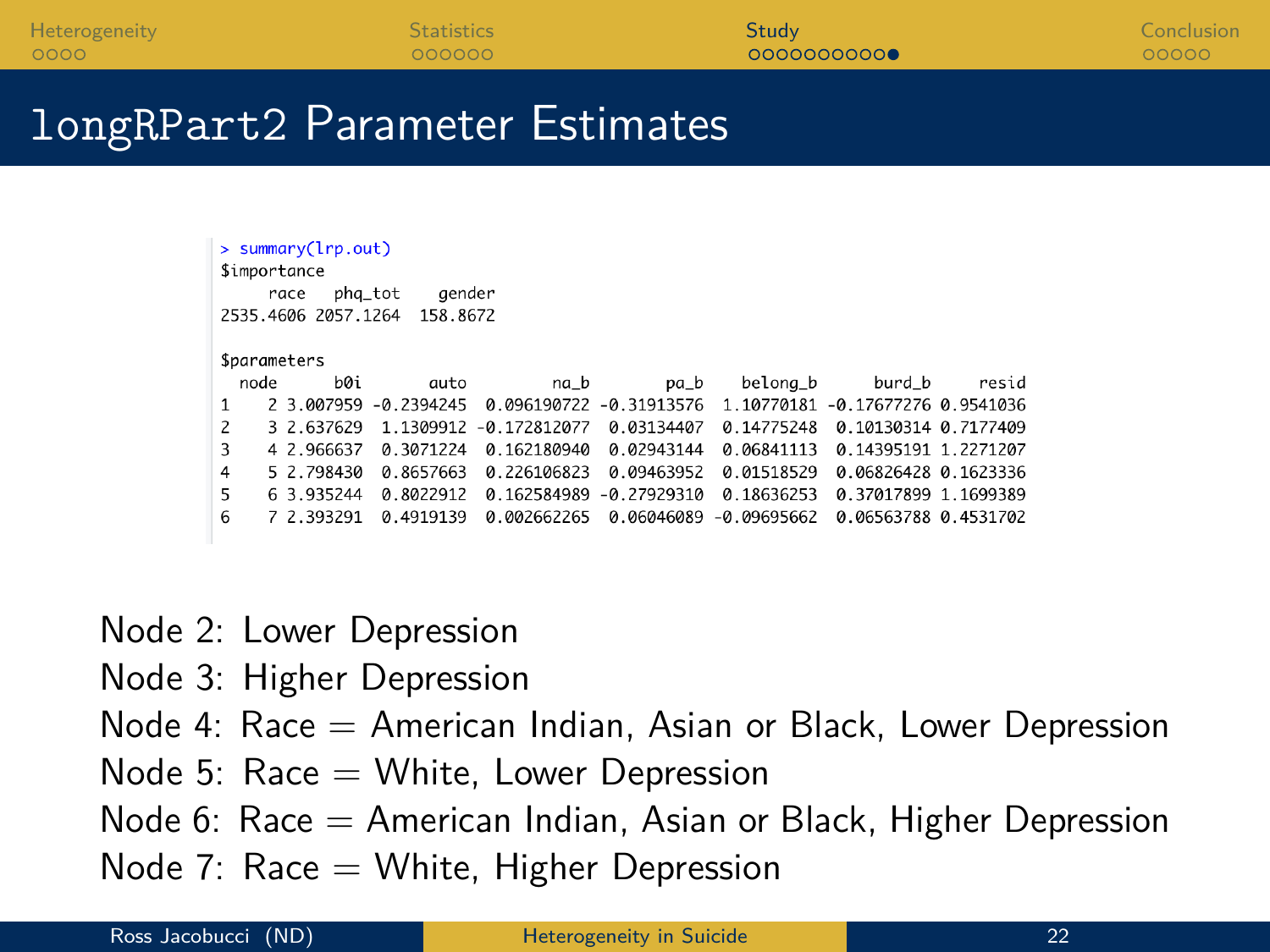<span id="page-22-0"></span>

| <b>Heterogeneity</b> | <b>Statistics</b> | Study       | Conclusion     |
|----------------------|-------------------|-------------|----------------|
| 0000                 | 000000            | 00000000000 | $\bullet$ 0000 |

# **[Conclusion](#page-22-0)**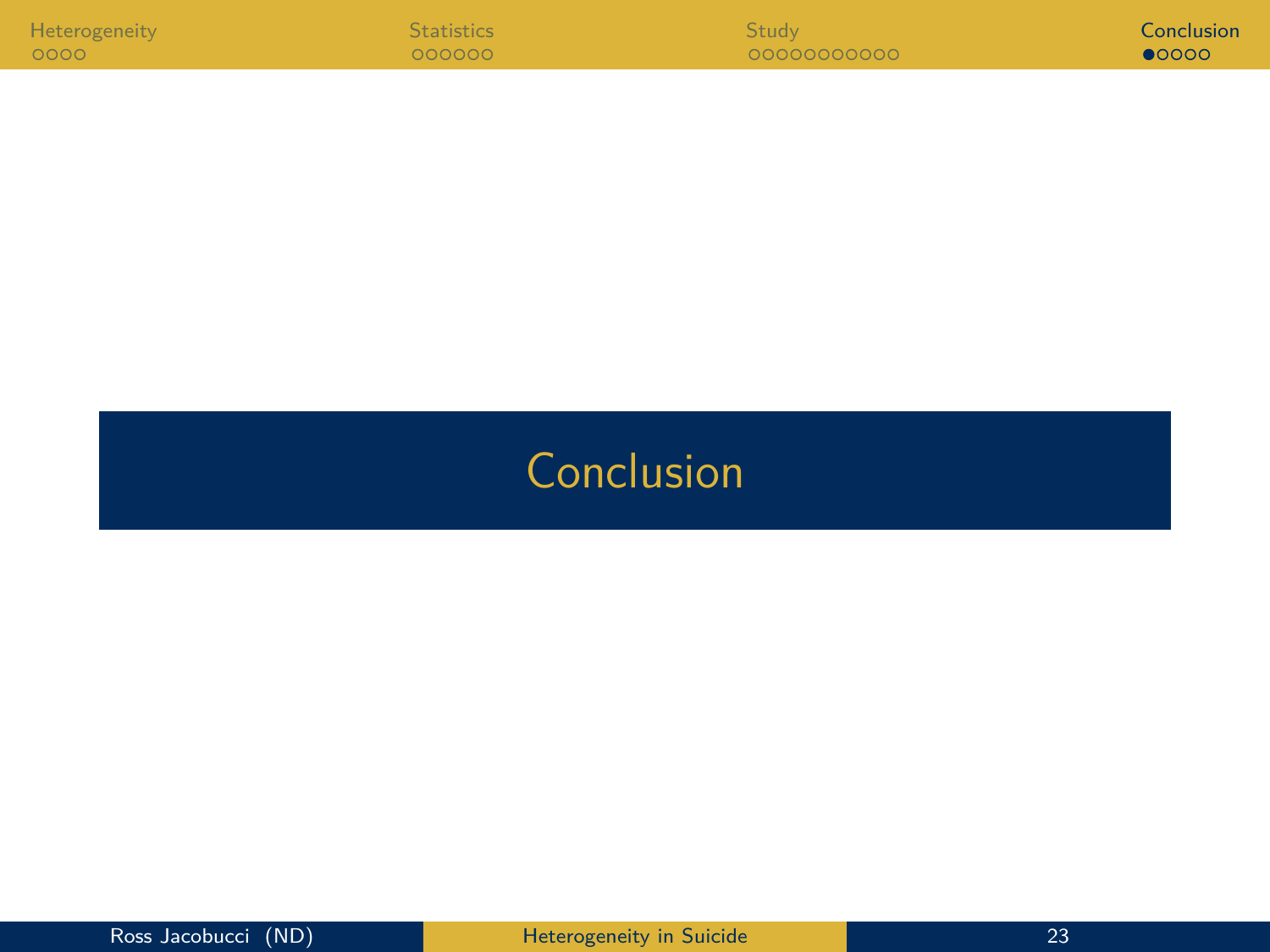- Lower Depression  $=$  belongingness stronger link
- Higher Depression  $=$  more consistency
- Non-White and Higher Depression  $=$  More varied cross-lag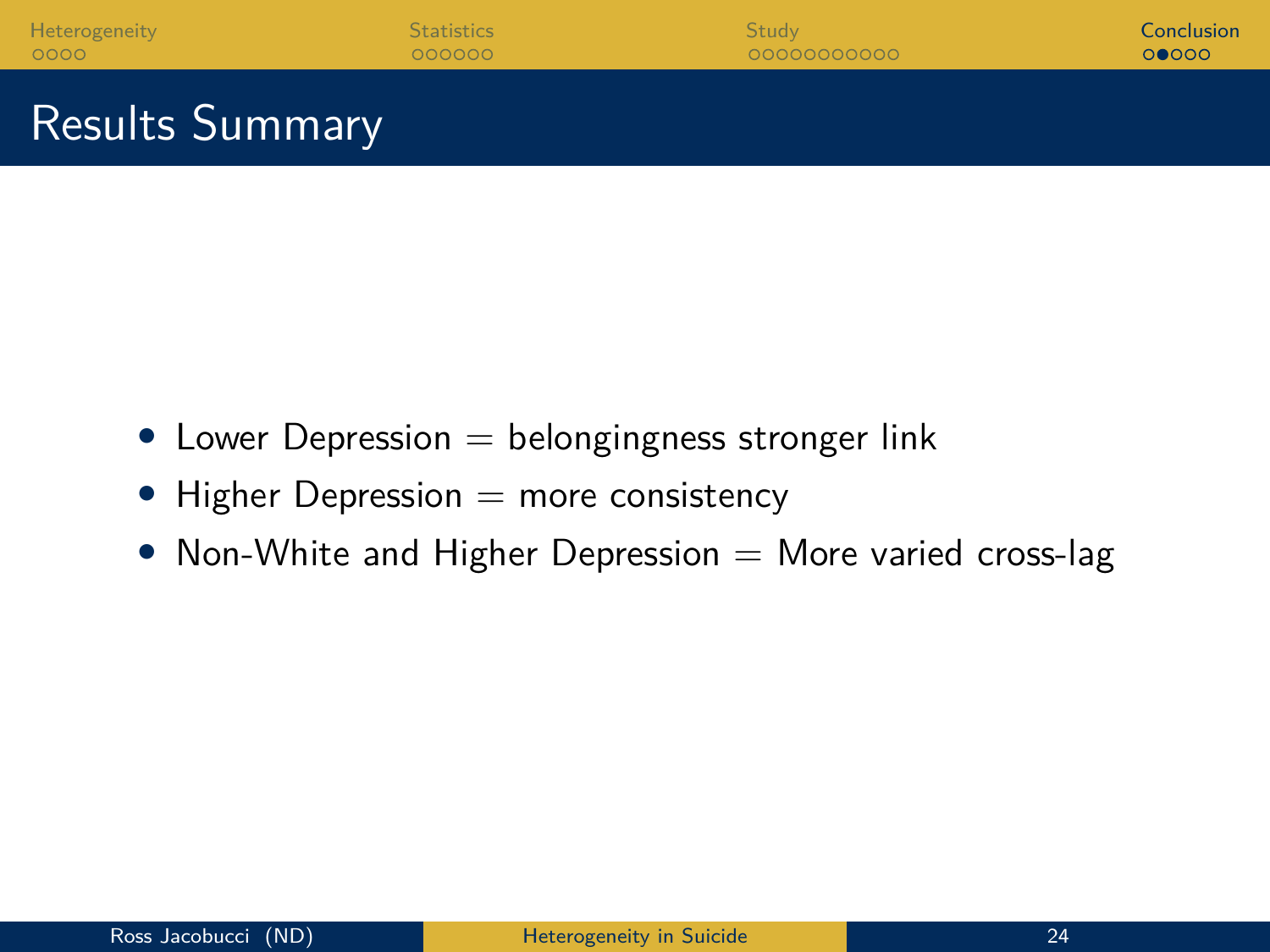| Heterogeneity | <b>Statistics</b> | <b>Study</b> | Conclusion |
|---------------|-------------------|--------------|------------|
| 0000          | 000000            | 00000000000  | 00000      |
|               |                   |              |            |

Limitations

Can't discuss heterogeneity in risk or pathways without clarifying the role of time. Ultimately dynamics and heterogeneity are intertwined.

- Individual's processes may be happening at different time scales, or varying functional forms

Tree algorithms: Under-evaluated.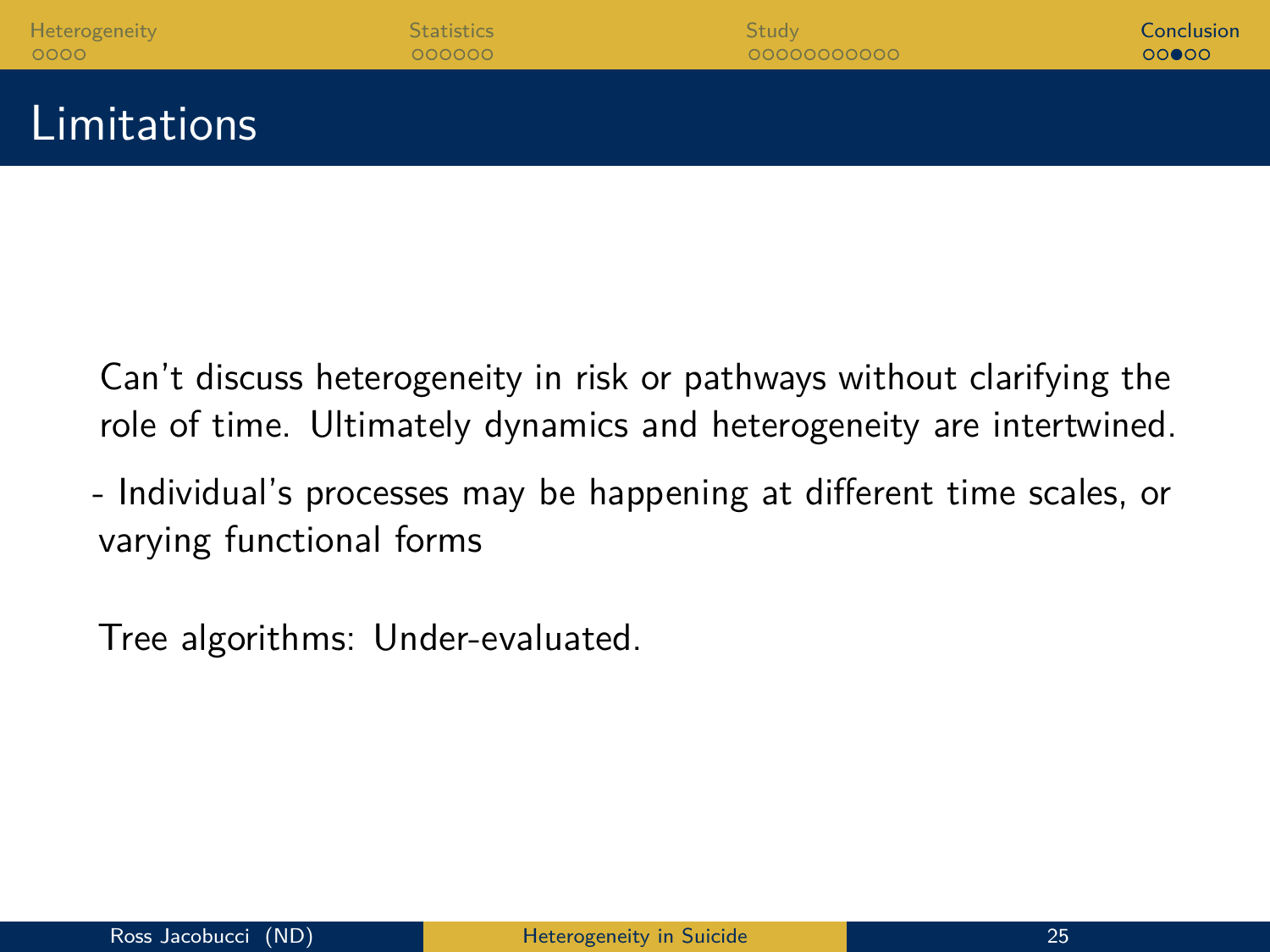[Heterogeneity](#page-1-0) [Statistics](#page-5-0) [Study](#page-11-0) [Conclusion](#page-22-0)

## Study Design for Heterogeneity

In most methods for identifying heterogeneity, need a sufficient sample size for each potential grouping.

This means heterogeneity requries larger sample sizes than nomothetic or idiographic.

Limitations with P or T has significant consequences.